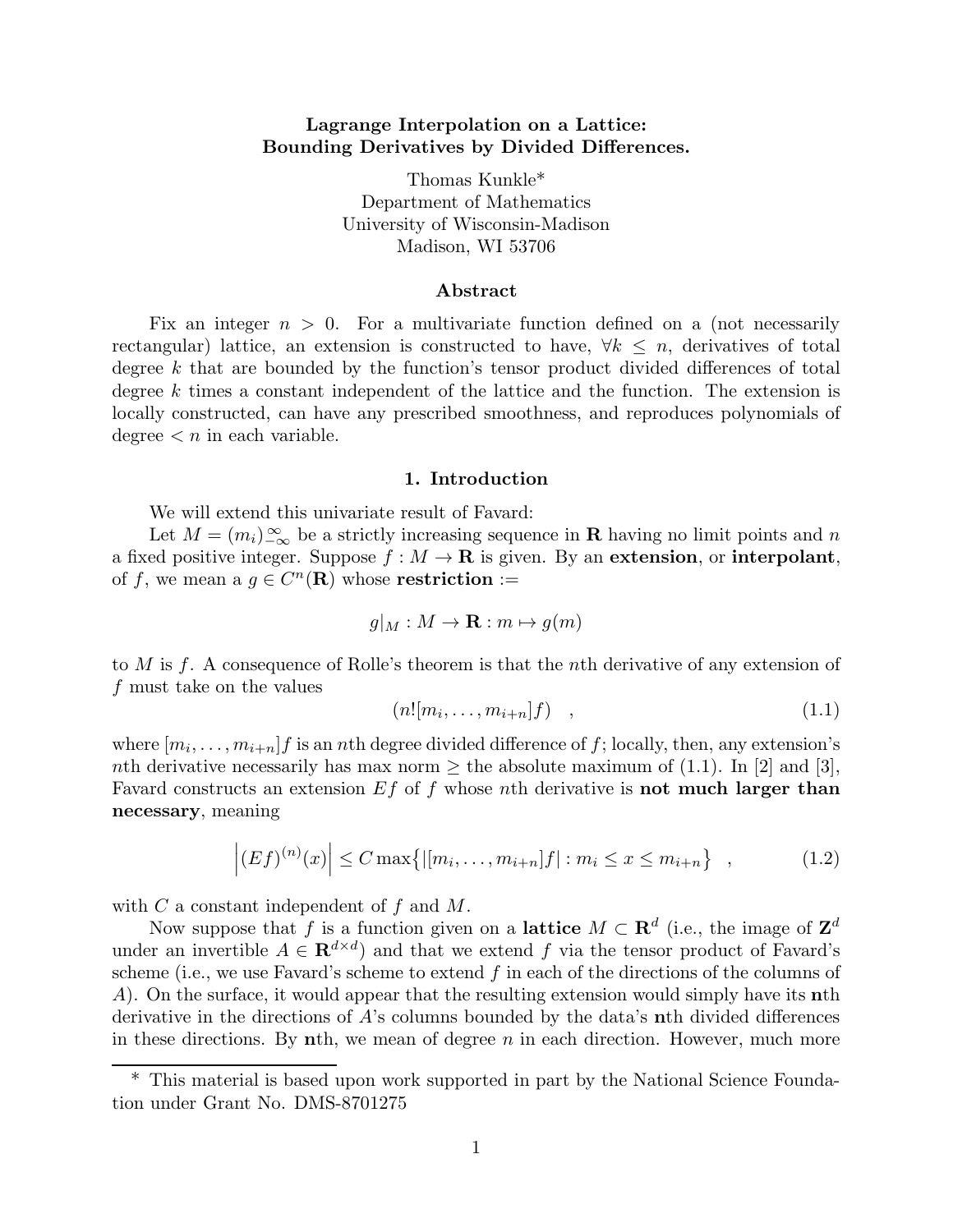is true: each of the extension's nth total degree derivatives in the standard directions can be bounded by nth total degree divided differences in suitably chosen directions times a constant that depends only on n and d. The precise result is found in the last section of this paper.

Favard's univariate result had been applied in [5] to error analysis of numerical ordinary differential equations. With a multivariate generalization, one should be able to formulate similar applications to numerical pde.

We denote Favard's univariate extension operator by  $E$ ; we will refer to its d-fold tensor product by  $F$ . An outline of their discussion is as follows:

We introduce notation in section 2 and some important identities in section 3. We prove our main result by considering successive increasingly general cases. In section 4 we deal with the special case that  $M = \mathbf{Z}^d$ . In section 5, we discuss the case  $M = A\mathbf{Z}^d$ where  $A$  is diagonal. Finally, in section 6, we remove all restrictions on  $A$  other than its invertibility. We state there our most general result. Section 7 contains some concluding remarks.

Some important properties of  $Ff$  are that it

- $\circ$  depends locally on f,
- can be made smooth to any prescribed order,
- reproduces a certain subspace of polynomials, and most important,
- $\circ$  has,  $\forall k \leq n$ , kth derivatives that are no more than a constant (independent of M) times some kth differences of  $f$ .

#### 2. Notation

We denote intervals on the real line by  $[a \cdot b]$ , with usual conventions for open and closed intervals. We refer to the *i*th coordinate of  $x \in \mathbb{R}^d$  as  $x_i$ . For  $x, y$  in  $\mathbb{R}^d$ ,  $x \leq y$ means that  $\forall i, x_i \leq y_i$ .

Elements of  $\mathbf{Z}^d$  are called **multiintegers**, or **integers** when the context makes this unambiguous. Elements of  $\mathbb{Z}_+^d := \{ \alpha \in \mathbb{Z}^d : \alpha \geq 0 \}$  are called **multiindices**, usually denoted  $\alpha$ ,  $\beta$ , or  $\gamma$ . Define  $|\alpha| := \sum \alpha_i$ ,  $\alpha! := \prod \alpha_i!$ , and the monomials by

$$
()^{\alpha} : \mathbf{R}^{d} \to \mathbf{R} : x \mapsto x^{\alpha} := \prod x_i^{\alpha_i}
$$

.

Letting **n** stand for the multiindex with  $n_i = n$  for all i, the space of polynomials of degree  $\langle n \rangle$  in each variable, is denoted

$$
\Pi_{\leq \mathbf{n}} := \Pi_{\leq \mathbf{n}}(\mathbf{R}^d) := \text{span}\{()\alpha : \alpha < \mathbf{n}\} \quad .
$$

We refer to the j<sup>th</sup> column of a matrix A as  $A_j$  and its typical element as  $A_{ij}$ . The jth standard unit vector (i.e., the jth column of the identity matrix) is therefore  $I_j$ .

D stands for the gradient. We find it convenient to think of it as a (column) vector in  $\mathbf{R}^d$ , so that  $D_i$  is the derivative in the direction  $I_i$ , and the gradient of derivatives in the directions of the columns of A is  $D_A := A^T D$ . The monomial differential operators are written

$$
D^\alpha:=\prod D_i^{\alpha_{\mathsf{i}}}
$$

.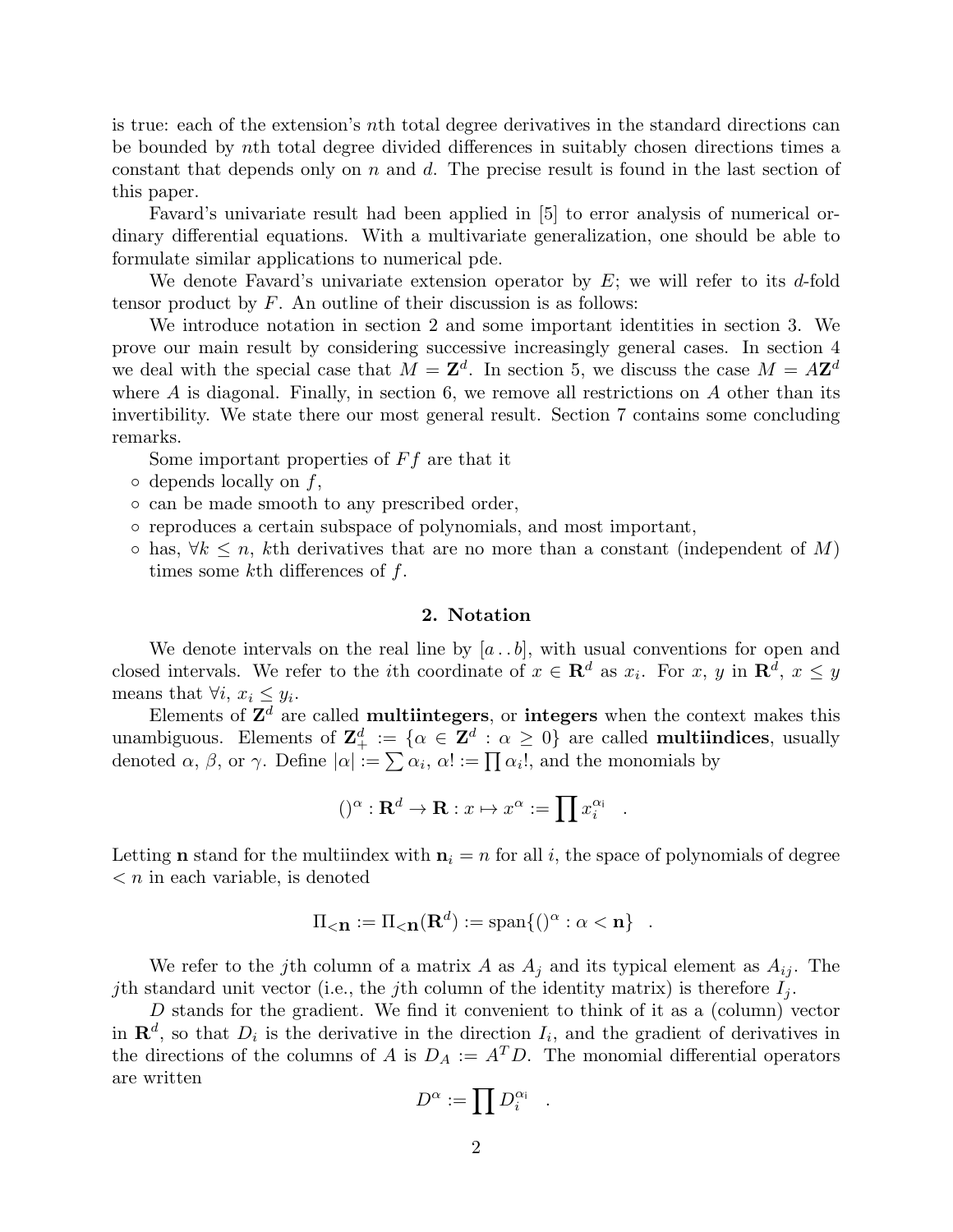We say that  $D^{\alpha}$  and  $($ )<sup> $\alpha$ </sup> are of **degree**  $\alpha$ , of degree  $\alpha_i$  in the *i*th variable, and of **total** degree  $|\alpha|$ .

We make frequent use of translations and linear changes of variable; to facilitate this, define for  $x \in \mathbf{R}^d$  and for  $A \in \mathbf{R}^{d \times d}$  the operators

$$
T_x: f \mapsto f(\cdot + x)
$$

and

$$
S_A: f \mapsto f(A) .
$$

By K or K' we will always mean a compact set in  $\mathbb{R}^d$ . By  $\|\cdot\|_K$  we denote the max norm on K, or K norm. If the domain of f does not include all of K, then  $||f||_K$  is interpreted to mean  $||f||_{K\cap \text{dom }f}$ . If  $\{f^j : j \in J\}$  denotes a finite collection of functions, then define

$$
\left\|f^{j}\right\|^{J}_{K}:=\max_{J}\left\|f^{j}\right\|_{K}
$$

.

When writing inequalities, we will not distinguish between different constants that are independent of  $M$  and  $f$ , referring instead to every such constant as  $C$ .

For  $\beta$  a multiindex, we denote by  $\Diamond^{\beta}$  a  $\beta$ th-degree tensor product divided difference having integer support:

$$
\diamondsuit^{\beta} := [0, 1, \cdots, \beta_1] \otimes [0, 1, \cdots, \beta_2] \otimes \cdots \otimes [0, 1, \cdots, \beta_d].
$$

Other divided differences with integer support are obtained by translation:

$$
\diamondsuit_z^{\beta} := \diamondsuit^{\beta} T_z .
$$

In what follows, "divided difference" will sometimes be shortened to "**difference**". At no time will we mean by this the undivided, "finite differences" used often in approximation theory.

By  $N^k$  we denote the (univariate) **Newton polynomial** 

$$
N^{k}(x) := x(x-1)(x-2)\cdots(x-k+1) ,
$$

and by  $N_z^k$  its translate  $T_{-z}N^k$ . Thus, in our notation, the Newton form of the polynomial of degree  $\langle n \rangle$  that agrees with a function g at  $\{0, 1, \ldots, n-1\}$  is

$$
Pg:=\sum_0^{n-1}N^k\Diamond^k
$$

.

To interpolate at  $\{z, \ldots, z+n-1\}$ , one would use the operator  $P_z := T_{-z}PT_z$ .

### 3. A Divided Difference Identity

We establish an identity concerning these divided differences. To begin, note that differences compound; that is, if we apply a  $\gamma$ th divided difference to the function

$$
f^{\beta}: z \mapsto \diamondsuit_z^{\beta} f \quad , \tag{3.1}
$$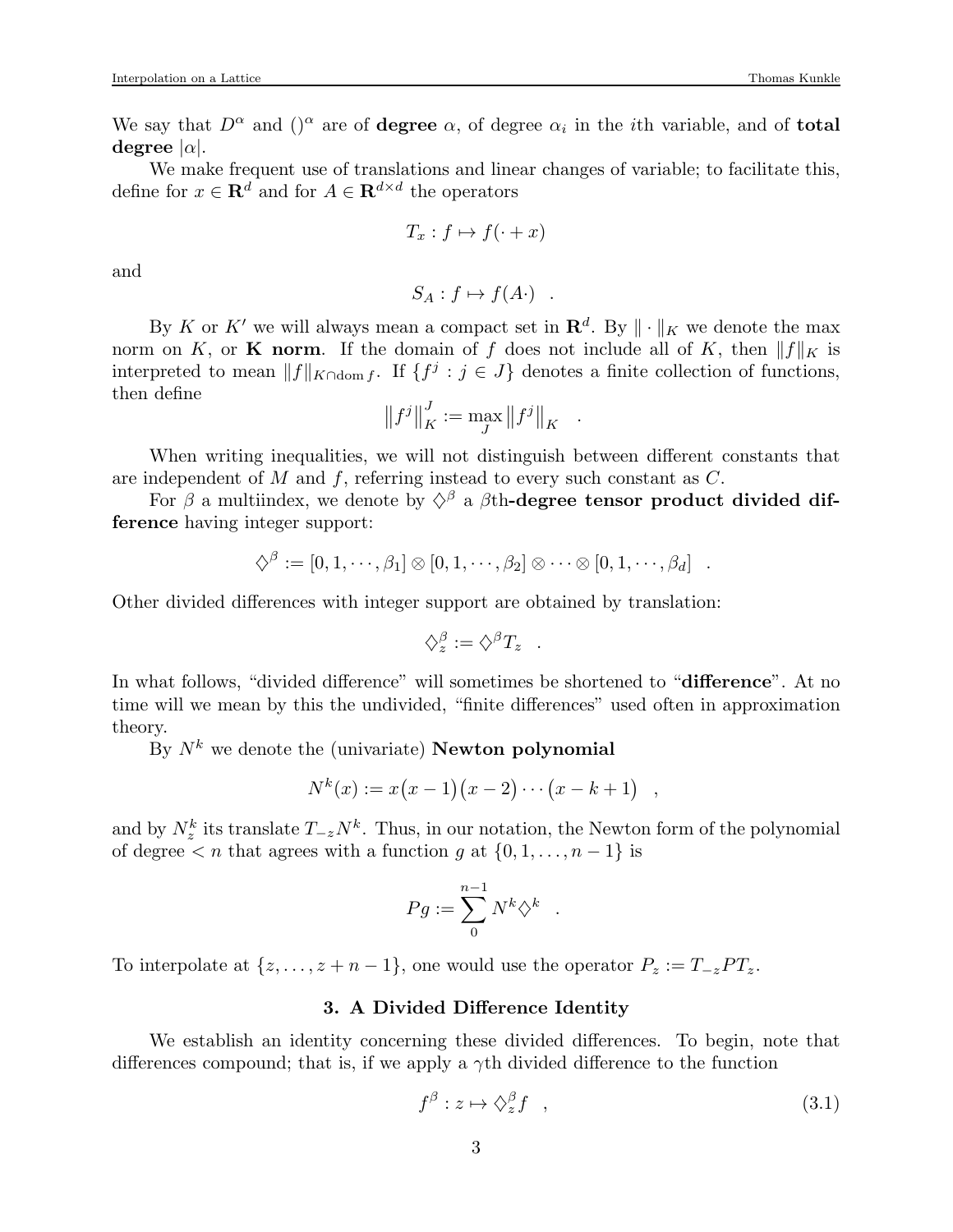the result is a multiple of a  $(\gamma + \beta)$ th difference of f. In particular,

$$
\diamondsuit_u^{\gamma} f^{\beta} = \begin{pmatrix} \gamma + \beta \\ \gamma \end{pmatrix} \diamondsuit_u^{\gamma + \beta} f \quad , \tag{3.2}
$$

as can be proven by induction. (Here the multinomial coefficient is given by  $(\gamma + \beta)!/\gamma!\beta!$ .)

Because  $\Diamond$ <sup>γ</sup> being a linear combination of point evaluations with coefficients independent of the integer u, there exists C independent of  $\gamma \leq n$  and u such that

$$
|\diamondsuit_u^{\gamma} f| \le C \max\{|f(x)| : x \in \mathrm{supp} \diamondsuit_u^{\gamma}\} .
$$

We combine this with (3.2) and the finiteness of  $K \cap \mathbb{Z}^d$  for every K to yield our

identity 3.3. For every K there is a K' and a C independent of both  $\alpha \leq \beta \leq n$  and K so that

$$
||f^{\beta}||_K \leq C||f^{\alpha}||_{K'}.
$$

# 4. The Case  $M = \mathbf{Z}^d$

In this section we give a construction of Favard's extension  $Ef$  in the special case that  $M = \mathbb{Z}^d$ . It will be assumed throughout that f is a function with this domain.

Let  $\psi \in C_c^n(\mathbf{R})$  have support  $[-1 \dots 1]$  and satisfy  $\sum_{\mathbf{Z}} T_z \psi = 1$ . We sometimes call  $\psi_z := T_{-z}\psi$  a weight function.

We define the extension operator  $E$  as a weighted average of the local interpolation operators  $(P_z)$ :

$$
E := \sum_{\mathbf{Z}} \psi_z P_z \quad . \tag{4.1}
$$

To interpolate to data f given on  $\mathbf{Z}^d$ , we use the operator

$$
F := \overbrace{E \otimes \cdots \otimes E}^d \quad ;
$$

Like  $E, F$  is the weighted average of local polynomial projectors. To write it as such, we set  $\Psi$  equal to the tensor product of d copies of  $\psi$  and R equal to the tensor product of the same number of operators P. For z a multiinteger,  $\Psi_z := T_{-z} \Psi$ , and  $R_z := T_{-z} R T_z$ , so that  $R_z$  is the interpolation projector whose range is  $\Pi_{\leq n}$  and whose interpolation conditions are point evaluations at  $\{z + u : 0 \le u < n\}$ . Then

$$
F = \sum_{\mathbf{Z}^{\mathbf{d}}} \Psi_z R_z \quad . \tag{4.2}
$$

From (4.2) we can see several properties of F. First, the restriction of F to  $\Pi_{\leq n}$  is the identity, since the same can be said of each  $R_z$ . Second,  $Ff$  is as smooth as  $\Psi$ , at least in  $C<sup>n</sup>$ . Third, Ff depends locally on f, since the coefficient of  $\Psi_z$  depends only on f's values near z and  $\Psi$  has compact support.

Most important for our purposes, we have this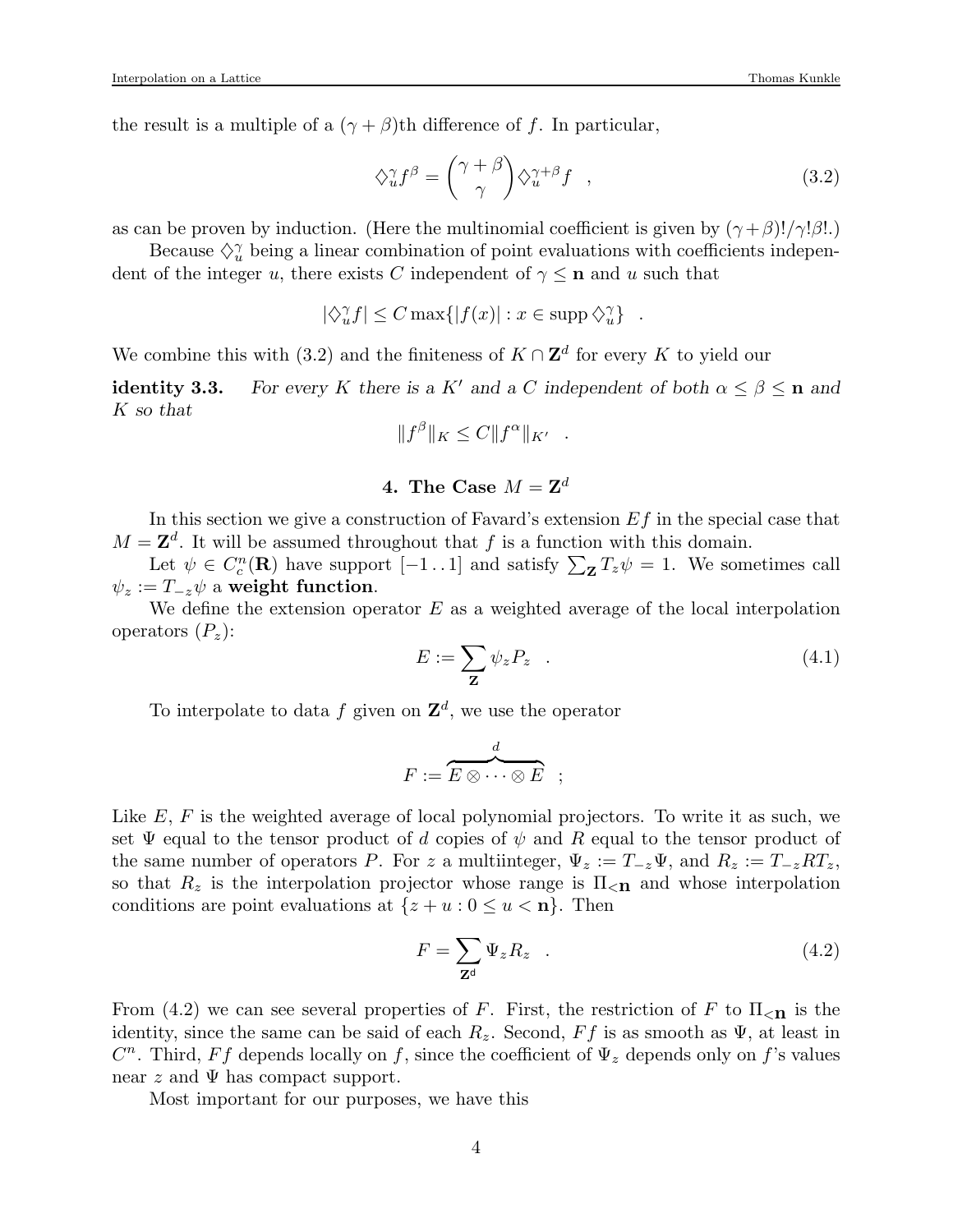**theorem 4.3.** Depending only on our choice of  $\psi$ , there is a constant C such that for every  $\alpha \leq \mathbf{n}$ , if  $||f^{\alpha}||_{\infty} < \infty$ , then

$$
||D^{\alpha}Ff||_{\infty} \le C ||f^{\alpha}||_{\infty} \quad . \tag{4.3.a}
$$

If  $f^{\alpha}$  is not bounded, then it still holds that  $\forall K \exists K'$  such that

$$
||D^{\alpha}Ff||_{K} \le C ||f^{\alpha}||_{K'} \quad . \tag{4.3.b}
$$

Note that while the computation of  $Ff$  uses divided differences of  $f$  of total degree  $> n$ , these differences do not affect the interpolant's *n*th derivatives.

To begin the proof of  $(4.3)$ , note that since  $F f$  depends locally on f, its restriction to K depends only on finitely many values of f. Therefore  $(4.3.a)$  implies  $(4.3.b)$  for some K'. Without loss of generality we can assume that  $||f^{\beta}||_{\infty} < \infty$  for every  $|\beta| \leq n$ .

It will suffice to prove  $\exists C \forall z \in \mathbf{Z}^d$ 

$$
||D^{\alpha}Ff||_{z+[0..1]^d} \le C ||f^{\alpha}||_{\infty} \quad . \tag{4.4}
$$

We show first the existence of such a C for  $z = 0$ .

For purposes of evaluating  $E$  on  $[0 \, . \, 1]$  it can be written

$$
E = P + \psi_1(P_1 - P) = \sum_{l \le n} N^l \diamondsuit^l + \psi_1 N_1^{n-1} n \diamondsuit^n \quad . \tag{4.5}
$$

Since F is the tensor product of d copies of E, (4.5) allows us to write Ff on  $[0 \tcdot 1]^d$  as a sum of divided differences of  $f$  times continuous functions:

$$
Ff = \sum_{z,\beta} Q_z^{\beta} \diamondsuit_z^{\beta} f .
$$

Here z ranges over  $\{0,1\}^d$ ,  $\beta$  over multiindices  $\leq$  **n**, and  $Q_z^{\beta}$  is the product of Newton polynomials and weight functions. When computing the sum's αth derivative, we need sum only over  $\beta \geq \alpha$ , for if  $\beta_i < \alpha_i \leq n$ , then in the *i*th variable  $Q_z^{\beta}$  is a polynomial of degree  $\beta_i$  and therefore has  $\alpha$ th derivative equal zero. With this restriction, we see that  $F f$  is a linear combination of smooth functions with coefficients of the form

$$
\{\diamondsuit_z^{\beta} f : \beta \ge \alpha\} .
$$

Thus in the  $[0 \, . \, 1]^d$  norm,

$$
||D^{\alpha}Ff|| \le ||f^{\beta}||_{\infty}^{\alpha \le \beta \le n} \sum_{z,\beta} ||D^{\alpha}Q_{z}^{\beta}||
$$
  
\n
$$
\le C ||f^{\alpha}||_{\infty}.
$$
\n(4.6)

(The last inequality is by  $(3.3)$ .) Thus  $(4.4)$  holds for  $z = 0$ .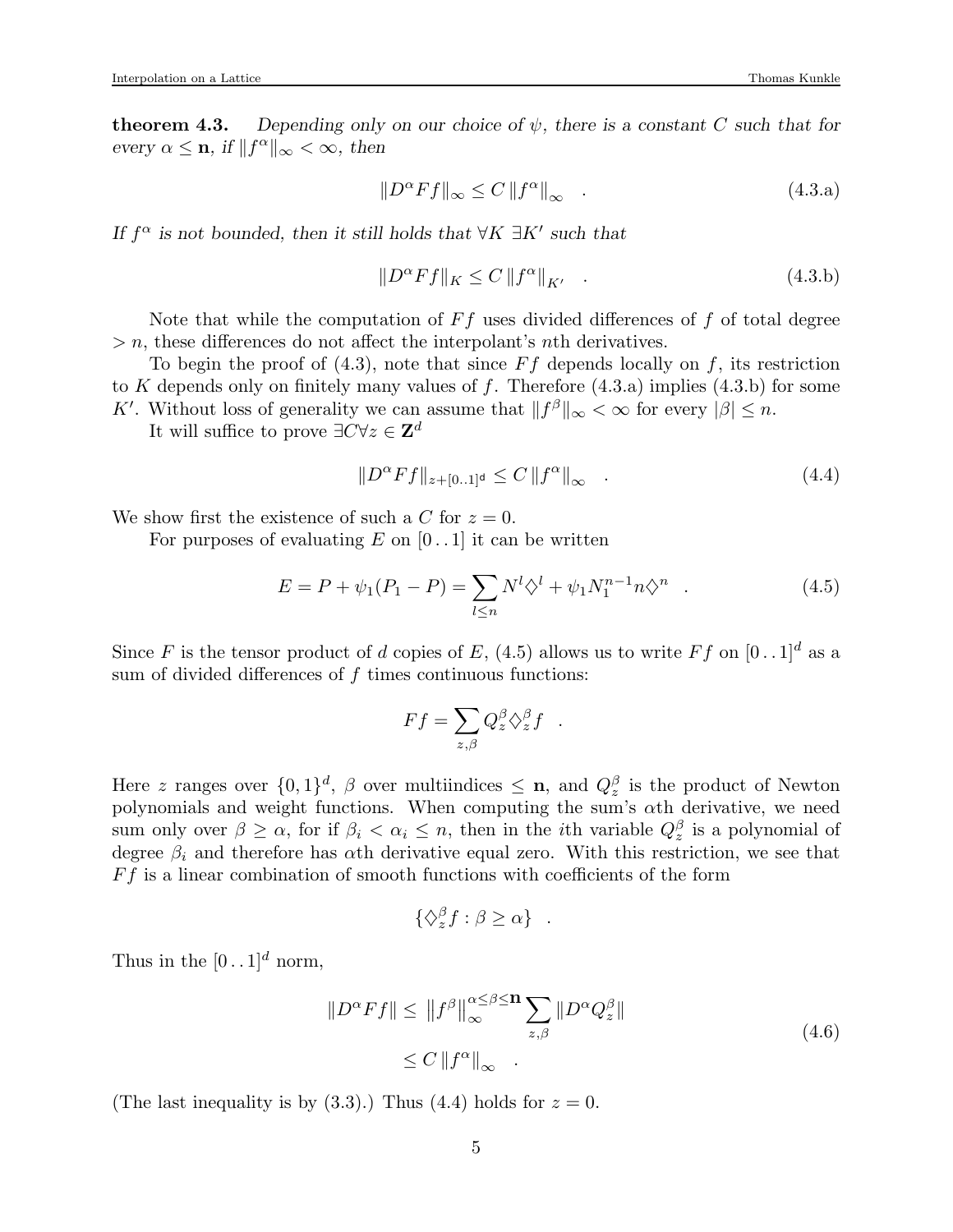For z other than 0, note that  $F = T_{-z}FT_z$ , and that

$$
||D^{\alpha}Ff||_{z+[0..1]^d} = ||D^{\alpha}FT_zf||_{[0..1]^d} \leq C ||(T_zf)^{\alpha}||_{\infty} = C ||f^{\alpha}||_{\infty} , \qquad (4.7)
$$

and for general z,  $(4.4)$  holds with the same constant as when  $z = 0$ . This completes the proof of  $(4.3)$ .

In (4.6) appears the influence of  $\psi$  on (4.3)'s constant. One reduces that constant by choosing  $\psi$  so as to reduce the derivatives of products  $Q_z^{\beta}$  of Newton polynomials and weight functions. [1] discusses this choice for the univariate extension (in the original terms of Favard's construction).

# **5.** The Case  $M = \text{diag}(a)\mathbf{Z}^d$

We now examine the more general case that the interpolation points  $M$  form the lattice  $\text{diag}(a)\mathbf{Z}^d$  for  $a \in \mathbf{R}^d$  positive. Throughout this section it will be understood that f is given on this  $M$ .

For shorthand, we let

$$
S_a := S_{\text{diag}(a)} .
$$

We obtain an interpolation scheme for this  $M$  by scaling. Specifically, define

$$
F^a := S_a^{-1} F S_a \quad ,
$$

and define the tensor product divided differences

$$
\diamondsuit_{z,a}^{\alpha} := a^{-\alpha} \diamondsuit_z^{\alpha} S_a .
$$

We again use the notation  $f^{\beta}$  to denote a function on M:

$$
f^{\beta}: \text{diag}(a)z \mapsto \diamondsuit_{z,a}^{\beta} f \quad . \tag{5.1}
$$

 $(5.1)$  is not meant to overwrite the meaning we gave  $f^{\beta}$  in  $(3.1)$ , a function on the integers.  $g^{\beta}$  will be understood to be a function with the same domain as  $g,$  whether  $\mathbf{Z}^{d}$  or  $\text{diag}(a)\mathbf{Z}^{d},$ obtained by taking differences in the directions  $(I_i)$ .

Theorem (4.3) has the following

corollary 5.2. With C the same constant appearing in (4.3), for every multiindex  $\alpha \leq n$ and for every  $K$  we have a  $K'$  such that

$$
||D^{\alpha}F^a f||_K \leq C ||f^{\alpha}||_{K'}.
$$

Its proof is trivial; again, it will suffice to assume that  $f^{\alpha}$  is bounded. Then in the sup-norm,

$$
||D^{\alpha} S_a^{-1} F S_a f||
$$
  
=  $a^{-\alpha} ||D^{\alpha} F S_a f||$   
 $\leq a^{-\alpha} ||(S_a f)^{\alpha}||$   
=  $||f^{\alpha}||$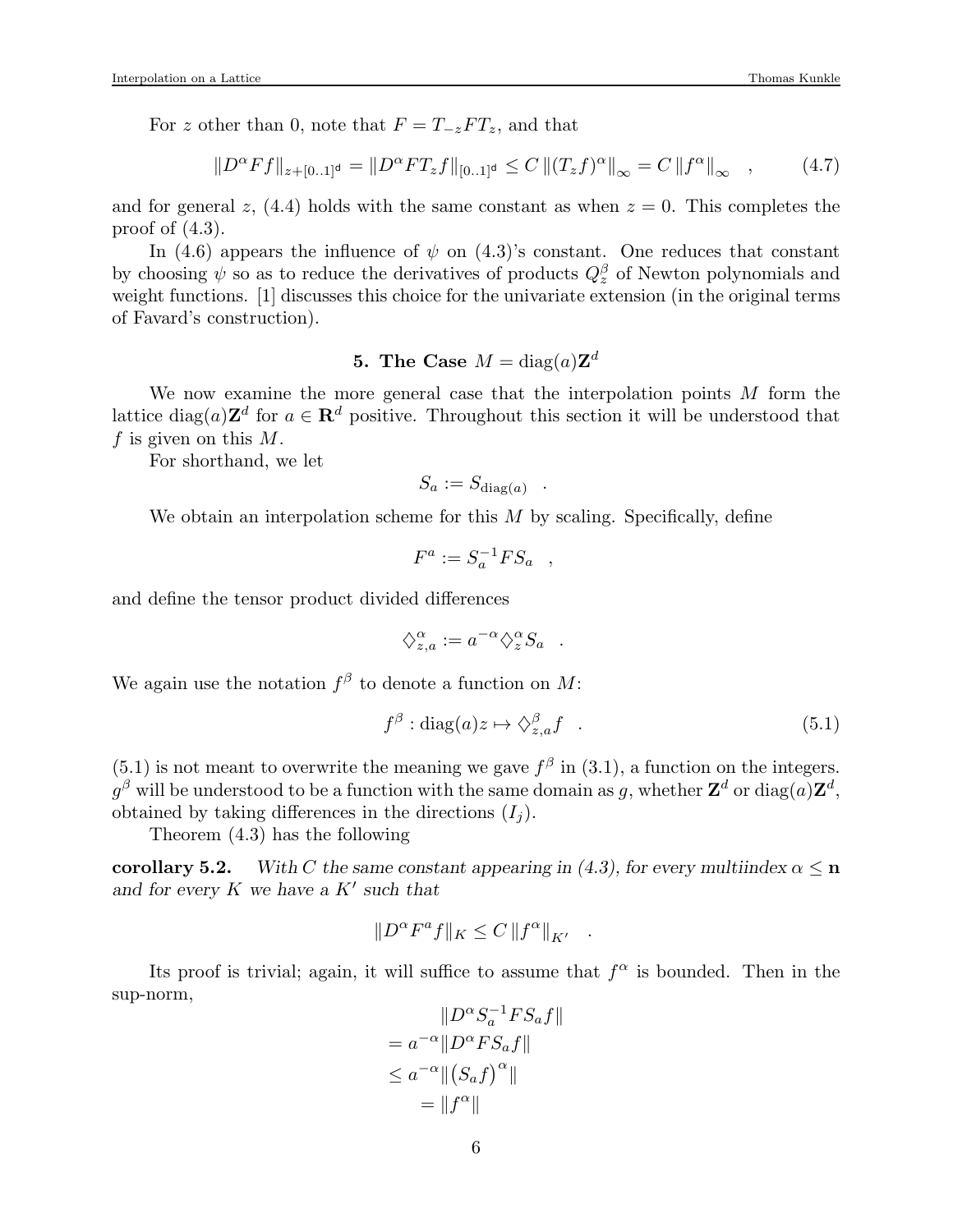# 6. The Case  $M = A\mathbf{Z}^d$

Finally we address the interpolation problem for  $M = A\mathbb{Z}^d$  for an invertible  $A \in \mathbb{R}^{d \times d}$ . We will assume throughout this section that  $f$  has this domain.

To relate the general lattice to those on which we already have a solution, we let U be the matrix obtained from A by dividing each column by its (Euclidean) length, and let a satisfy

$$
U \operatorname{diag}(a) = A .
$$

Then it is natural to define the interpolant

$$
F^A := S_U^{-1} F^a S_U .
$$

 $F^A$  will have the property that nth derivatives in the directions U will by bounded by some constant times nth divided differences in those directions formed from  $f$ 's values on  $A\mathbf{Z}^d$ . To be exact, using  $D_A S_B = (BA)^T S_B D$  we have  $\forall K \exists K'$ 

$$
||D_{U}^{\alpha}F^{A}f||_{K} = ||D^{\alpha}F^{\alpha}S_{U}f||_{U^{-1}K} \leq C ||(S_{U}f)^{\alpha}||_{K'} \quad . \tag{6.1}
$$

However, the derivatives  $D_U^{\alpha}$  that appear in (6.1) depend on our mesh; it is possible to improve (6.1) by replacing the directional derivatives by the ordinary ones  $D^{\alpha}$ .

Define the matrix norm

$$
||U|| := \max |U_{ij}| .
$$

From  $D = (V^{-1})^T D_V$  it follows that for smooth g

$$
D_j^k = \sum_{|\gamma|=k} \binom{k}{\gamma} (V^{-1})_j^{\gamma} D_V^{\gamma}
$$

and

$$
|D^{\gamma}g| \le C \|V^{-1}\|^{|\gamma|} \max_{|\beta|=|\gamma|} |D^{\beta}_{V}g| \quad , \tag{6.2}
$$

so that to bound  $D^{\alpha}$  in terms of  $\{D^{\beta}_{U}$  $\{U}_{U}^{\rho}$ , with a constant independent of the lattice, we need a bound (in terms of n and d only) on  $||U^{-1}||$ . While this is obviously impossible for arbitrary A, it is possible for arbitrary *lattices*; the lattice  $A\mathbf{Z}^d$  can also be written  $B\mathbf{Z}^d$ for many B other than A. (Any such a B is called a **basis** for the lattice.) A result from the geometry of numbers guarantees us for every A the existence of a basis  $B = B(A)$ satisfying

$$
\sup_{A} \left| \frac{\prod ||B_j||_2}{\det B} \right| < \infty \quad . \tag{6.3}
$$

.

(This quotient can be taken as a measure of the skewness of the columns of B.) One can construct B so that for  $d \geq 5$ , this supremum is less than

$$
\left(\frac{2}{\sqrt{\pi}}\right)^d \Gamma\left(\frac{d+1}{2}\right) \left(\frac{5}{4}\right)^{\frac{1}{4}(d-3)(d-4)}
$$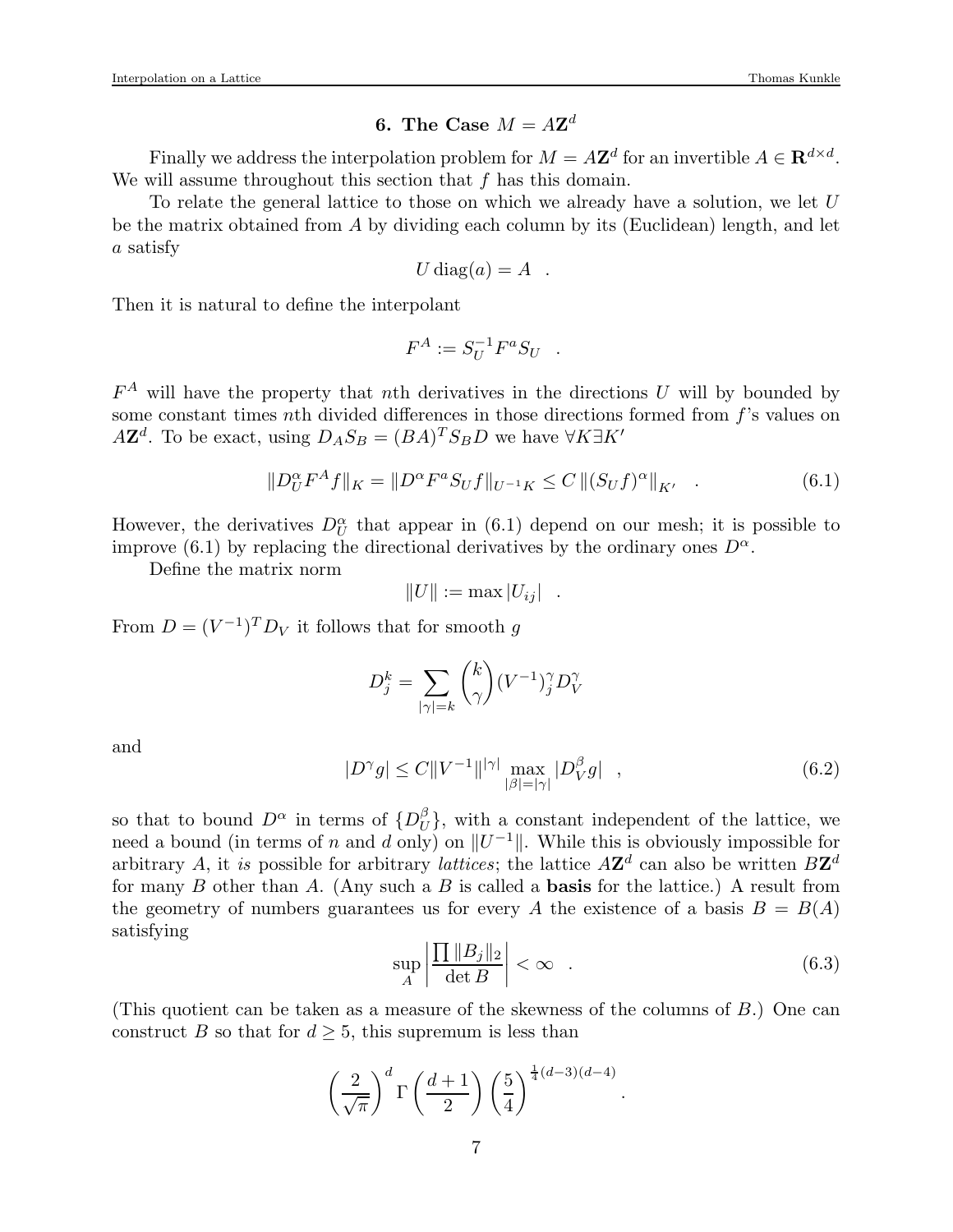See [4, p. 65] for this advanced result. It is much simpler to arrive at a higher upper bound; i.e., one can construct B so that for  $d \geq 2$  the supremum in (6.3) is bounded by

$$
2^{-d}\prod_{i=1}^d(1+3^i) \ .
$$

For a short proof of this, see [4, pp. 126–128]. A fact of practical interest is that one can program a computer to perform both of these constructions.

Choosing in this way a new basis B for the lattice  $A\mathbf{Z}^d$ , we reset  $a_j := ||B_j||_2$  and  $U := B \text{ diag}(a)^{-1}$ . By (6.3),  $|\det U|^{-1}$  is bounded independent of A, and by Cramer's rule so is  $||U^{-1}||$ . Thus for some constant independent of A and for any K

$$
||D^{\alpha}g||_K \leq C ||D^{\beta}_U g||_K^{|\beta| = |\alpha|}
$$

.

.

Combining this with (6.1) we have this

**theorem 6.4.** There is a constant C depending only on our choice of  $\psi$  such that for every  $\alpha$  with  $|\alpha| \leq n$  and every K there is a K' with

$$
||D^{\alpha}F^{B}f||_{K} \leq C ||(S_{U}f)^{\beta}||_{K'}^{|\beta|=|\alpha|}
$$

### 7. Concluding Remarks

If supp  $\psi \subseteq [-1 \dots n]$ , then (4.3), (5.2), and (6.4) would still hold (as long as  $\sum_{\mathbf{Z}} \psi_z =$ 1), albeit with a more complicated proof. In [1], de Boor takes advantage of this to reduce the constant appearing in (1.2).

Since most lattices of interest to numerical analysts are rectangular, corollary (5.2) may be as important as theorem (6.4). That in this setting one needs only  $f^{\alpha}$  to bound  $D^{\alpha}F^{\alpha}f$  (and not other differences of total degree  $|\alpha|$ ) and that one can do this for all  $\alpha \leq n$  simultaneously is probably the result of M's great regularity. Such strong results might be too much to ask in a generalization of Favard's result to other interpolation point sets.

It is not difficult to extend this scheme to the case that data are given only on the lattice points within a parallelogram with sides in the directions of the basis B. To extend the scheme to data given only on lattice points within other domains presents a problem.

There exist other generalizations of Favard's scheme of the form (4.2) for Lagrange data on lattice. Those investigated to date fail to provide a (1.2)-like bound without a constant that depends on the aspect ratio of the lattice.

We mention here without proof that  $F^a g$  (and more generally  $F^B g$ ) has nth order local accuracy when used to approximate a function g in  $C<sup>n</sup>$  from  $g|_M$ . This is a direct consequence of the fact that  $F = I$  on  $\Pi_{\leq \mathbf{n}}$ . For every  $k \leq n$ , the extension's derivatives of total degree  $k$  approximate the corresponding derivatives of  $g$  with local approximation order  $n - k$ .